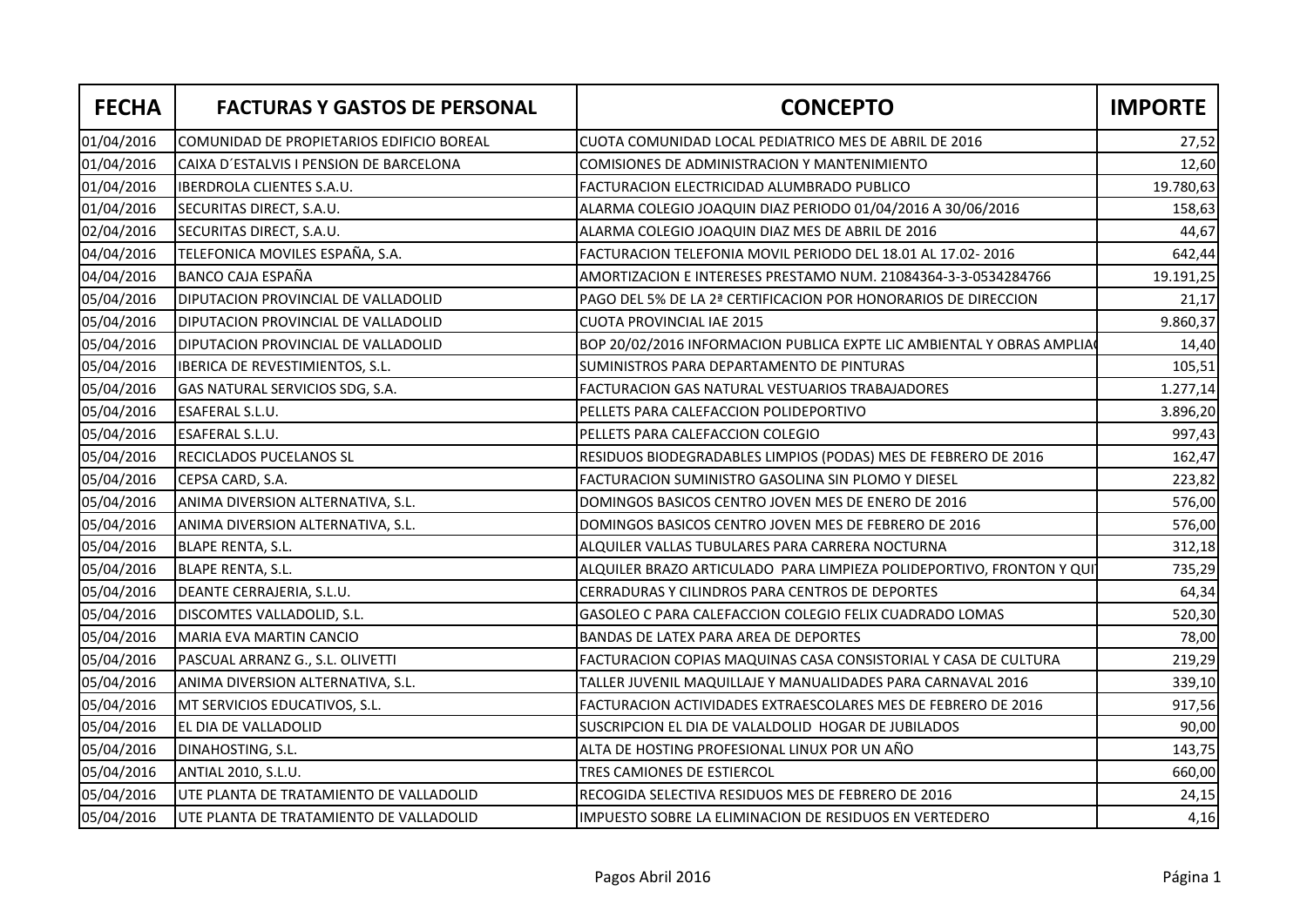| 05/04/2016 | ALKI-OLID, S.L.                                    | REPUESTOS PARA DESBROZADORA                                             | 36,18     |
|------------|----------------------------------------------------|-------------------------------------------------------------------------|-----------|
| 05/04/2016 | NUTRIPLANT Y FARMACAMP, S.L.                       | SUMINISTROS PARA JARDINES CAMPAÑA 2016 - 2017                           | 1.631,74  |
| 05/04/2016 | INTERCLYM, S.A.                                    | PRODUCTOS PARA SERVICIO DE LIMPIEZA, TALLERES Y BOLSAS BASURA PAPELERA! | 346,76    |
| 05/04/2016 | CADIELSA, S.L.                                     | SUMINISTROS ALUMBRADO PUBLICO, CALDERA COLEGIO F.C.L. Y ELEVADOR        | 257,79    |
| 05/04/2016 | WORK-MEN C.B.                                      | BUZOS EPIS OPERARIOS DE SERVICIOS MULTIPLES                             | 96,80     |
| 05/04/2016 | CONSTRUCCIONES Y CONTRATAS, S.A.                   | MANTENIMIENTO DE LA RED DE SANEAMIENTO MES DE MARZO DE 2016             | 417,63    |
| 05/04/2016 | <b>ALCASA</b>                                      | SUMINISTROS PARA REPARACION CONTADORES AVERIADOS Y DE AGUA              | 450,20    |
| 05/04/2016 | GRUPO MIS POLLITOS, S.L.                           | GESTION ESCUELA INFANTIL MUNICIPAL "GLORIA FUERTES" MARZO DE 2016       | 3.925,42  |
| 05/04/2016 | CLIMA-DUR, S.L.                                    | MANTENIMIENTO CLIMATIZACION CASA DE CULTURA MES DE ENERO DE 2016        | 665,50    |
| 05/04/2016 | ARTES GRAFICAS ANGELMA, S.A.                       | REVISTA LA CISTERNIGA N.º 33                                            | 2.000,00  |
| 05/04/2016 | WORK-MEN C.B.                                      | 94 BORDADOS ESCUDO LA CISTERNIGA EN UNIFORMES DE LA BANDA MUNICIPAL     | 511,83    |
| 05/04/2016 | FRANYAL, S.L.                                      | <b>SUMINISTRO SIETE PLATANEROS</b>                                      | 377,30    |
| 05/04/2016 | TINLOHI, S.L.                                      | GRUA PARA LEVANTAR UN GRUPO DE CONTENEDORES EN FRONTON                  | 278,30    |
| 05/04/2016 | DISCOMTES VALLADOLID, S.L.                         | SUMINISTRO GASOLEO CALEFACCION CENTRO SOCIAL POLIVALENTE                | 1.091,72  |
| 05/04/2016 | COMERCIAL DE FUNDICION VALLISOLETANA               | SUMINISTROS PARA OBRAS Y REPARACIONES                                   | 378,44    |
| 05/04/2016 | WORK-MEN C.B.                                      | <b>VESTUARIO TRABAJADORES Y EPIS</b>                                    | 186,34    |
| 05/04/2016 | JUZGADO DE LO SOCIAL Nº 4 VALLADOLID               | TRANSFERENCIA GRUPO MIS POLLITOS                                        | 3.759,02  |
| 05/04/2016 | <b>BENEFICIARIO/A BONOBUS</b>                      | RECARGA BONOBUS MES DE MARZO DE 2016                                    | 105,00    |
| 06/04/2016 | DIPUTACION CAJA DE CREDITO MUNICIPAL               | AMORTIZACION E INTERESES PRESTAMO 52/2006.01                            | 14.526,79 |
| 07/04/2016 | <b>MANCOMUNIDAD PINODUERO</b>                      | CUOTA ORDINARIA MANCOMUNIDAD MES DE MARZO DE 2016                       | 19.445,00 |
| 07/04/2016 | NOMINAS E INDEMNIZACIONES CONCEJALES               | INDEMNIZACIONES POR ASISTENCIA A PLENOS Y COMISIONES MARZO 2016         | 882,00    |
| 11/04/2016 | <b>VIA DIGITAL</b>                                 | CANAL PLUS CENTRO JUBILADOS MES DE ABRIL DE 2016                        | 108,90    |
| 11/04/2016 | IBERDROLA COMERCIALIZACION DE ULTIMO RECURSO, S.A. | FACTURACION ELECTRICIDAD LOCAL PZA CRUZ 5 BAJO 2 CEAS                   | 320,84    |
| 11/04/2016 | COMUNIDAD DE PROPIETARIOS PL. DE LA CRUZ, 1-9      | CUOTA LOCALES PL DE LA CRUZ 1-9 MES DE ABRIL DE 2016                    | 80,00     |
| 11/04/2016 | SOCIEDAD ESTATAL DE CORREOS Y TELEGRAFOS, S.A.     | FACTURACION SERVICIO DE CORREOS MES DE MARZO DE 2016                    | 1.412,96  |
| 11/04/2016 | GRUPO INTEVELESA, S.A.                             | INSPECCION TECNICA DEL VEHICULO 8527-BNB                                | 47,49     |
| 12/04/2016 | <b>HACIENDA PUBLICA</b>                            | PAGO IRPF 1 TRIMESTRE 2016                                              | 60.667,49 |
| 12/04/2016 | IBERDROLA COMERCIALIZACION DE ULTIMO RECURSO, S.A. | DERECHOS DE ENGANCHE LOCAL PLAZA DE LA CRUZ 5 BAJO 2                    | 10,94     |
| 12/04/2016 | <b>BANCO BILBAO VIZCAYA</b>                        | AMORTIZACION PRESTAMO Nº 9543517958                                     | 8.928,57  |
| 12/04/2016 | EL NORTE DE CASTILLA, S.A.                         | PUBLICACION EDICTO EN EL NORTE DE CASTILLA DE MODIFICACION PUNTUAL PGO  | 469,48    |
| 13/04/2016 | <b>ACREEDORES VARIOS</b>                           | DEVOLUCION IBI URBANA POR DUPLICIDAD EN INGRESO                         | 279,08    |
| 18/04/2016 | <b>ACREEDORES VARIOS</b>                           | <b>DEVOLUCION DEMASIA IVTM</b>                                          | 0,60      |
| 19/04/2016 | CIFUENTES Y JUNQUERA, S.L.                         | PRIMA SEGURO COLECTIVO CORPORACION MUNICIPAL                            | 1.797,24  |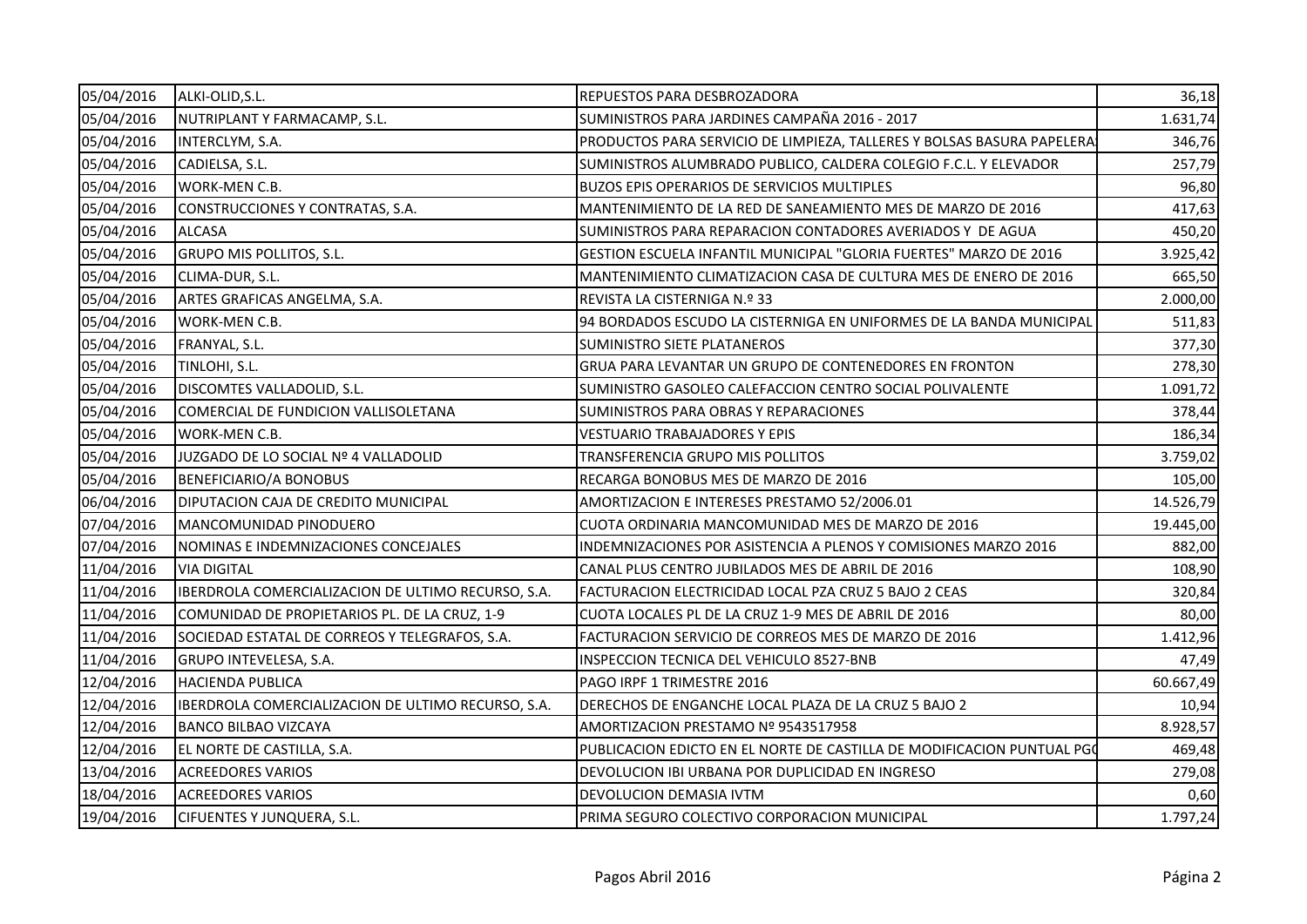| 20/04/2016 | IBERDROLA COMERCIALIZACION DE ULTIMO RECURSO, S.A. | FACTURACION ELECTRICIDAD SALA DE CONTROL CAMINO ALTO DE LAGUNA                                                        | 52,57     |
|------------|----------------------------------------------------|-----------------------------------------------------------------------------------------------------------------------|-----------|
| 20/04/2016 | IBERICA DE REVESTIMIENTOS, S.L.                    | SUMINISTRO PINTURA PARA CAMION ISUZU Y EPIS                                                                           | 42,16     |
| 20/04/2016 | QUIMICOS LOS ABUELOS, S.L.                         | <b>HIPOCLORITO SODICO</b>                                                                                             | 290,40    |
| 20/04/2016 | QUIMICOS LOS ABUELOS, S.L.                         | REPARACION CLORADORAS                                                                                                 | 137,94    |
| 20/04/2016 | GAS NATURAL S.U.R. SDG, S.A.                       | FACTURACION GAS NATURAL CASA DEL ARTE AVENIDA VALLADOLID 6                                                            | 542,61    |
| 20/04/2016 | INTERCLYM, S.A.                                    | SUMINISTRO PRODUCTOS PARA SERVICIO DE LIMPIEZA                                                                        | 991,74    |
| 20/04/2016 | RECACOR, S.A.                                      | REPARACION CUBIERTA CAMION IVECO                                                                                      | 13,21     |
| 20/04/2016 | <b>SUSANA CRESPO PALOMO</b>                        | COSTE SUBVENCION CLASES PINTURA OLEO TRABAJADORES SEGÚN CONVENIO                                                      | 118,50    |
| 20/04/2016 | GARCIA CARRERA FELIX(PELICANO)                     | SUMINISTROS DE FERRETERIA PARA TRABAJOS VARIOS                                                                        | 397,88    |
| 20/04/2016 | RICARDO ALONSO MUÑOZ                               | SUMINISTRO MATERIALES DE CONSTRUCCION                                                                                 | 80,51     |
| 20/04/2016 | GRUPO B2 SPORT EQUIPAMIENTOS DEPORTIVOS, S.A.      | JUEGO PORTERIAS FUTBOL A7                                                                                             | 1.248,72  |
| 20/04/2016 | TRANSCON VALLADOLID, S.A.                          | ALQUILER MENSUAL MARZO DE 2016 CONTENEDOR ESCOMBROS                                                                   | 55,00     |
| 20/04/2016 | TRANSCON VALLADOLID, S.A.                          | <b>GESTION PUNTO LIMPIO MES DE MARZO DE 2016</b>                                                                      | 811,35    |
| 20/04/2016 | <b>ISERKONTEN</b>                                  | MANT. CONTENEDORES Y PULVERIZADORES EDIFICIOS MUNICIPALES                                                             | 870,06    |
| 20/04/2016 | <b>TRAZADOS VIALES S.L.</b>                        | SUMINISTRO MATERIAL PARA SEÑALIZACION VIAL                                                                            | 598,26    |
| 20/04/2016 | ALKI-OLID, S.L.                                    | SUMINISTROS PARA REPARACION MAQUINARIA DE JARDINERIA                                                                  | 141,78    |
| 20/04/2016 | AGUAS DE VALLADOLID, S.A.                          | CONSUMO AGUA MES DE MARZO DE 2016                                                                                     | 25.100,44 |
| 20/04/2016 | TECNICAS DE AHORRO ENERGETICO, S.L.                | FILTROS POLIDEPORTIVO Y REPARACION CALDERA EN VESTUARIOS DE PERSONAL                                                  | 331,84    |
| 20/04/2016 | GAS NATURAL S.U.R. SDG, S.A.                       | FACTURACION GAS NATURAL VESTUARIOS CAMPO DE FUTBOL PERIODO DEL 23 DI                                                  | 315,79    |
| 20/04/2016 | <b>AUVASA</b>                                      | SUBVENCION A LA EXPLOTACION ABRIL DE 2016                                                                             | 20.879,12 |
| 20/04/2016 | <b>SCHINDLER</b>                                   | MANTENIMIENTO ASCENSOR CENTRO SOCIAL POLIVALENTE MARZO 2016                                                           | 71,50     |
| 20/04/2016 | <b>SCHINDLER</b>                                   | MANTENIMIENTO ASCENSOR CASA DE CULTURA MES DE MARZO DE 2016                                                           | 233,12    |
| 20/04/2016 | COMERCIAL DE FUNDICION VALLISOLETANA               | FUGA CALLE ESCUELAS Y REPARACION CONTADORES AVERIADOS                                                                 | 451,54    |
| 21/04/2016 | <b>COAG CASTILLA Y LEON</b>                        | CURSO DE FORMACION USO SOSTENIBLE FITOSANITARIO A 3 TRABAJADORES                                                      | 300,00    |
| 21/04/2016 | <b>ACREEDORES VARIOS</b>                           | <b>DEVOLUCION TASAS</b>                                                                                               | 97,79     |
| 21/04/2016 | IBERDROLA COMERCIALIZACION DE ULTIMO RECURSO, S.A. | FACTURACION DERECHOS DE EXTENSION, DE ACCESO Y DE ENGANCHE SALA DE CO                                                 | 17,68     |
| 21/04/2016 | <b>IREGISTRO DE LA PROPIEDAD</b>                   | REGISTRO ESCRITURAS PROPIEDAD VIVIENDAS PINODUERO                                                                     | 144,21    |
| 21/04/2016 | <b>REGISTRO DE LA PROPIEDAD</b>                    | REGISTRO ESCRITURAS DE PROPIEDAD CASA CONSISTORIAL                                                                    | 390,38    |
| 22/04/2016 |                                                    | BANCO CAJA ESPAÑA DE INVERSIONES SALAMANCA Y SORIA SAAMORTIZACION E INTERESES PRESTAMO NUMERO 21084364-3-0-0533537912 | 1.378,00  |
| 22/04/2016 | <b>PRESTAMO EMPLEADO</b>                           | PRESTAMO A EMPLEADO SEGÚN CONVENIO                                                                                    | 4.000,00  |
| 25/04/2016 | NOMINAS LABORALES                                  | NOMINAS LABORALES MES DE ABRIL                                                                                        | 77.175,14 |
| 25/04/2016 | <b>AJUSTE NOMINAS</b>                              | DIFERENCIA NOMINA DE ABRIL A DESCONTAR EN MAYO                                                                        | 800,68    |
| 25/04/2016 | NOMINAS FUNCIONARIOS                               | NOMINAS FUNCIONARIOS MES DE ABRIL                                                                                     | 22.389,02 |